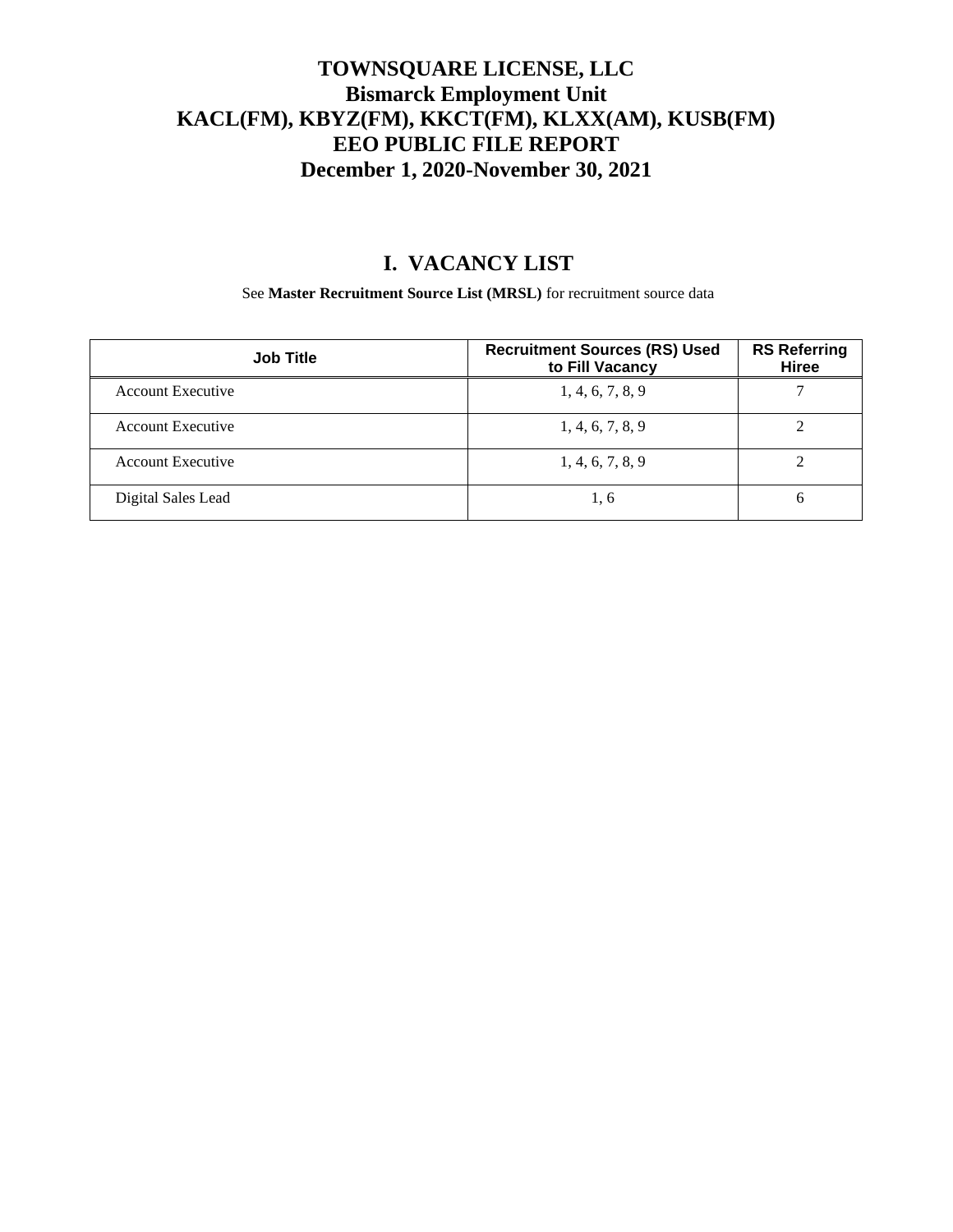#### **TOWNSQUARE LICENSE, LLC Bismarck Employment Unit KACL(FM), KBYZ(FM), KKCT(FM), KLXX(AM), KUSB(FM) EEO PUBLIC FILE REPORT December 1, 2020-November 30, 2021**

# **II. MASTER RECRUITMENT SOURCE LIST (MRSL)**

| <b>RS</b><br><b>Number</b> | <b>RS</b> Information                                                     | <b>Source Entitled</b><br>to Vacancy<br><b>Notification?</b><br>(Yes/No) | No. of<br><b>Interviewees</b><br><b>Referred by RS</b><br>over<br>12-month period |
|----------------------------|---------------------------------------------------------------------------|--------------------------------------------------------------------------|-----------------------------------------------------------------------------------|
|                            | Indeed.com via Greenhouse                                                 | N                                                                        | 16                                                                                |
| 2                          | Employee Referral                                                         | N                                                                        |                                                                                   |
| 3                          | Word of Mouth                                                             | N                                                                        | $\overline{0}$                                                                    |
| 4                          | LinkedIn Ad                                                               | N                                                                        | 9                                                                                 |
| 5                          | <b>Bismarck State College</b><br>1500 Edwards Avenue<br>Bismarck ND 58506 | N                                                                        | $\theta$                                                                          |
| 6                          | Direct Recruitment by Market (via Indeed)                                 | N                                                                        | 5                                                                                 |
| 7                          | Market Outreach                                                           | N                                                                        |                                                                                   |
| 8                          | Station webpage                                                           | N                                                                        | 9                                                                                 |
| 9                          | Direct Recruitment by Market (via LinkedIn)                               | N                                                                        |                                                                                   |
|                            | 42                                                                        |                                                                          |                                                                                   |